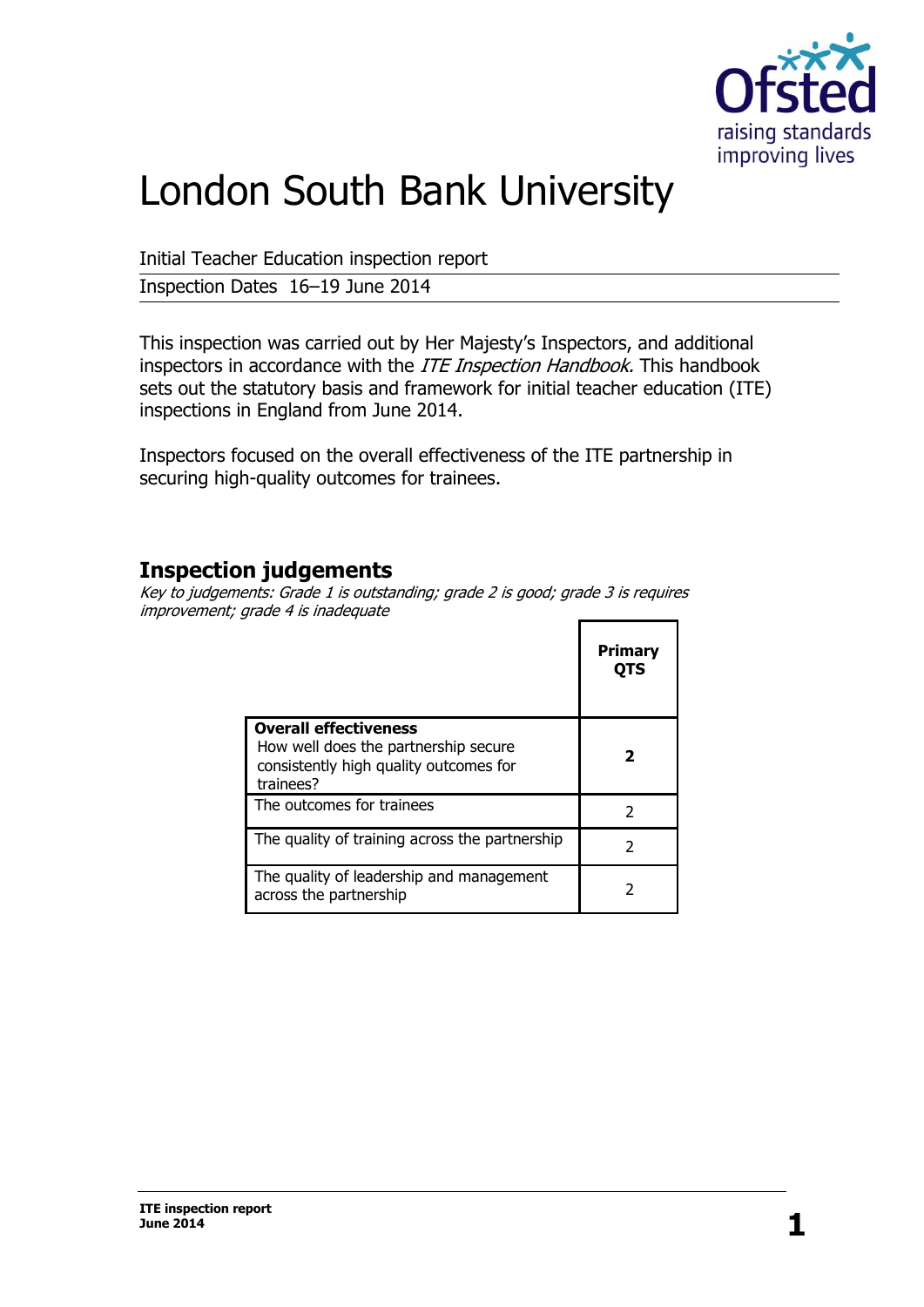## **The primary phase**

#### **Information about the primary partnership**

- The university works in partnership with over 150 schools and educational settings within several local authorities in and around London. There are currently 163 trainees following a one-year, postgraduate certificate in education (PGCE) course. This course counts as 60 credits towards a masters degree. There are 28 trainees following the early years course for the 3–7 age group, 108 on the primary course for the 5–11 age group, and 27 on the upper-primary course for the 7–11 age group. All these trainees began their courses in September 2013.
- $\blacksquare$  The university is working with 11 schools as part of the School Direct programme. There are currently 12 trainees following the School Direct salaried route leading to a PGCE and 60 credits towards a masters degree.

#### **Information about the primary ITE inspection**

- This is a re-inspection following the previous inspection in 2013 when the provider was graded as requiring improvement.
- There were four inspectors in the inspection team. Nine schools were visited; each inspector visited at least one. During these visits, eight trainees were observed teaching. Most of these observations were carried out jointly with school-based mentors. The teaching of five newly qualified teachers (NQTs) was also observed.
- While in school, inspectors looked at a range of evidence including work in pupils' books and trainees' files. Discussions were held with the trainees and NQTs, and also with headteachers and school-based mentors.
- **Further discussions were held with trainees and NOTs representing the** School Direct route. Discussions were also held with university- and school-based leaders in meetings both in schools and at the university.
- A wide range of documentary evidence was also looked at by inspectors. They also considered the findings from recent NQT surveys and 96 responses from trainees to Ofsted's online questionnaire.

#### **Inspection team**

Philip Mann, Her Majesty's Inspector Lead inspector Hilary Macdonald, Her Majesty's Inspector Assistant lead inspector David Storrie, Additional inspector Team inspector Andrew Maher, Additional inspector Team inspector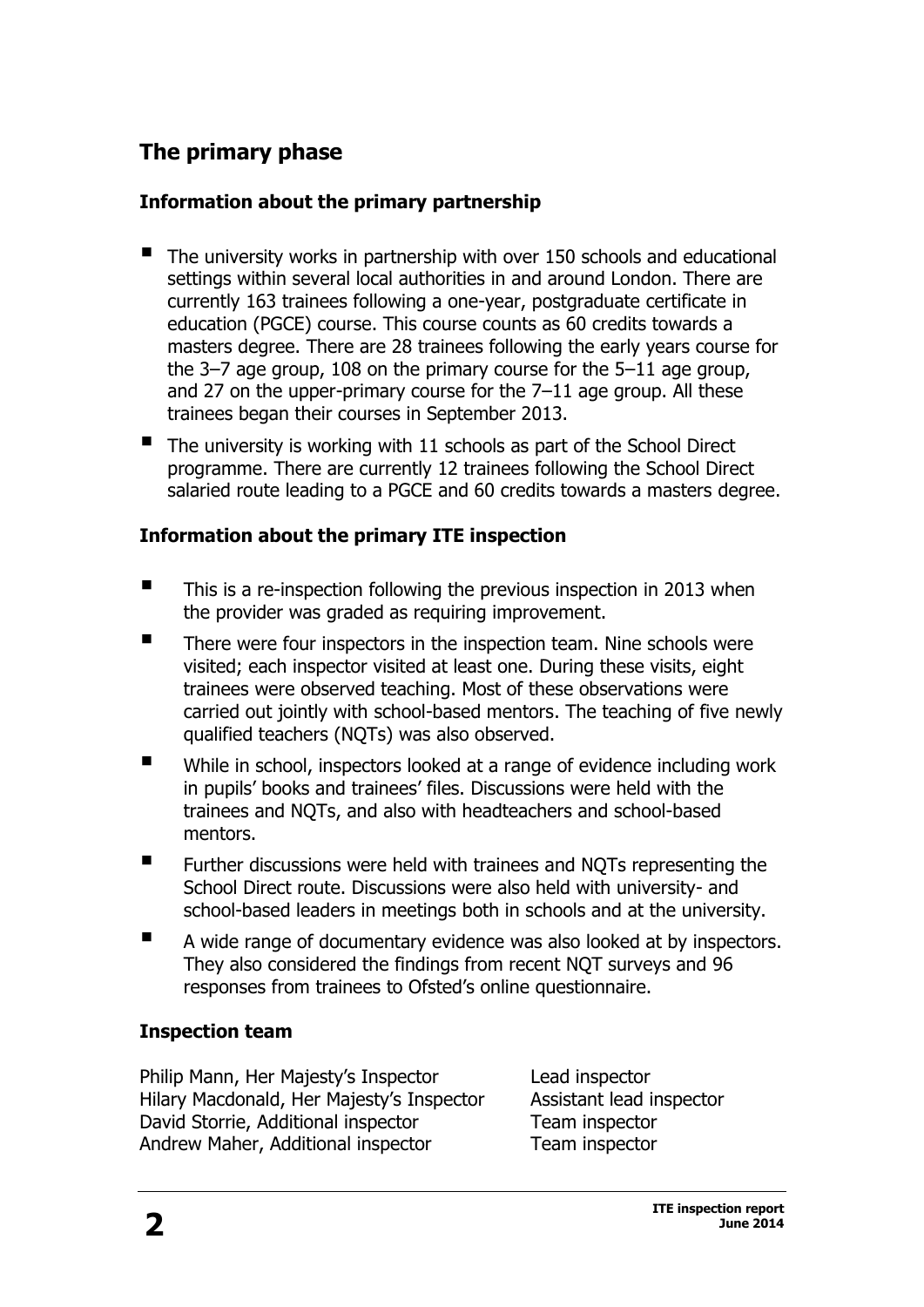## **Overall Effectiveness** Grade: 2

#### **The key strengths of the primary partnership are:**

- Trainees respond well to a wide range of school experiences, visits and alternative education placements which enhance their understanding of teaching and learning. Trainees are highly reflective about their own practice. They demonstrate an excellent understanding of equality and inclusion, and are very well prepared to teach in culturally and linguistically diverse urban schools.
- Trainees and NQTs use a wide range of teaching strategies, including information and communication technology (ICT), to promote good behaviour and positive attitudes to learning. This ensures pupils achieve well in lessons.
- University-based training systematically links theory to practice. The use of school-based trainers' expertise makes training practical, relevant and inspiring. Improvements in specific aspects of training, such as early reading, mathematics, and the teaching of disabled pupils and those with special educational needs, have resulted in a significant rise in trainees' confidence and the attainment of pupils in the schools where they teach.
- The quality of feedback and target setting during school placements is consistently evaluative and helpful. As a result trainees know exactly what they need to do to improve.
- The tracking of trainees' competence, as well as confidence, in aspects of teaching and subject knowledge over time is systematic. The information gathered is used very effectively to identify the strengths and weaknesses in trainees' outcomes, identify where further support is required and improve training.
- Leaders have tackled the key issues for improvement from the previous inspection with determination to ensure good outcomes for trainees. Teamwork is a significant strength and the capacity for the further improvement of teacher education across the partnership is good.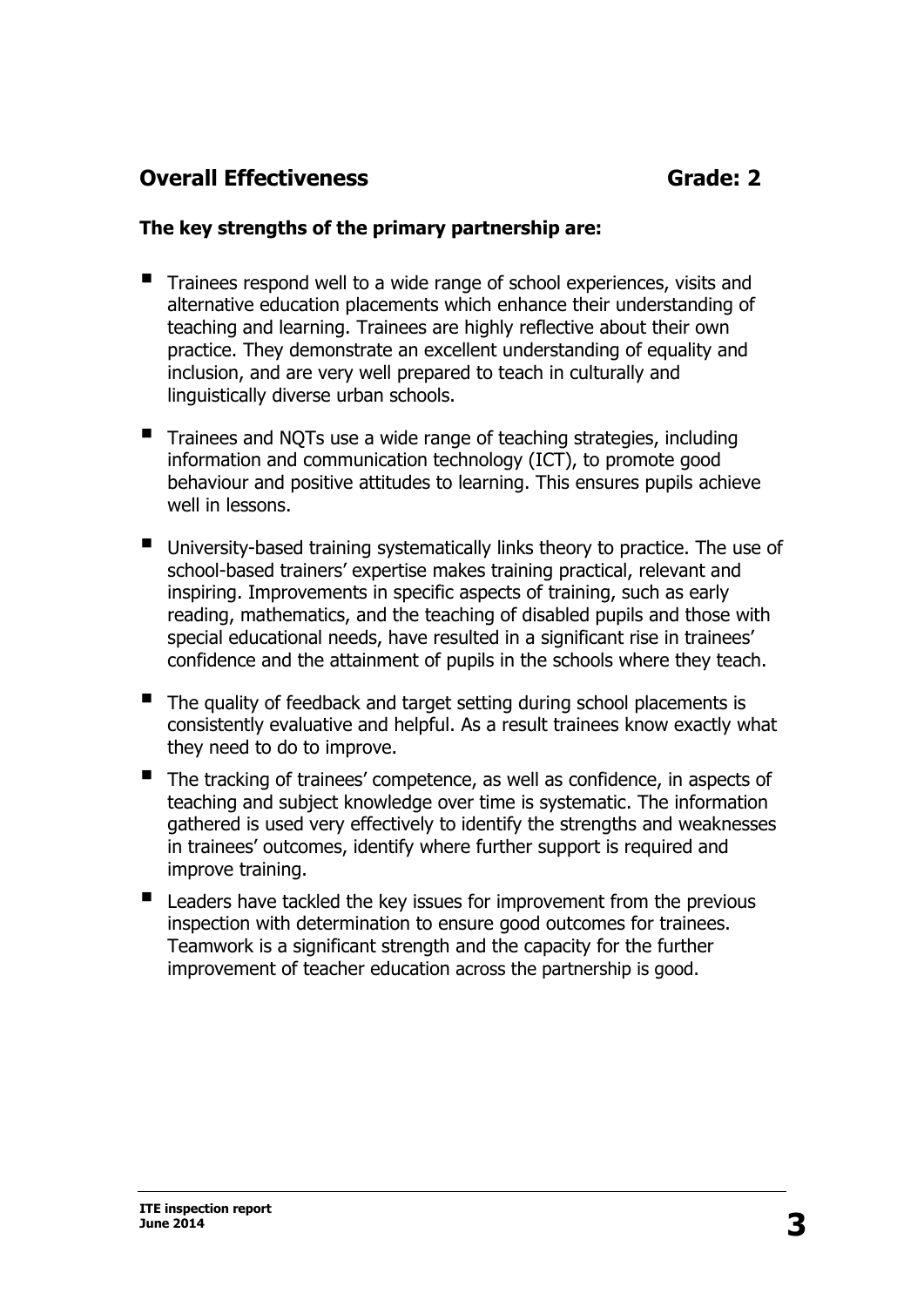#### **What does the primary partnership need to do to improve further?**

#### **The partnership should:**

- $\blacksquare$  improve outcomes for trainees further by training mentors in the use of questions in feedback sessions that encourage trainees to think deeply about how they can improve their teaching
- **E** embed and sustain the systems for high-quality training that enable all NQTs and former trainees to continue to develop as confident and competent professionals for the benefit of pupils across the partnership.

## **Inspection Judgements**

- **1.** The key issues from the last inspection have been tackled by the new senior leadership team with determination and considerable success. Leaders demonstrate a clear vision, and the necessary capability and commitment, to sustain these improvements during a period of change in ITE provision within the city and local region. As a result of this good leadership, a trend of improving outcomes confirms that all trainees exceed the minimum expected level of performance by the end of the course. There are no significant differences in the performance of different groups of trainees in both the PGCE and School Direct routes. Completion and employment rates are both above the sector norms.
- **2.** Current trainees are very positive about the quality of training they receive and how well it prepares them to become good or better teachers. Trainees feel that they receive plenty of pastoral and academic support. School Direct trainees following the salaried route value the training provided in the two-week summer school. It quickly gets them ready for teaching at the start of the academic year in their placement school. Trainees following both routes demonstrate a good understanding of the Teachers' Standards and they have a desire to become good and outstanding teachers. They achieve well because the training effectively meets their individual needs from the start of the course. Clear lines of communication mean that any issues related to the progress of trainees are dealt with quickly and effectively.
- **3.** Observations of NQTs and discussions with them during the inspection confirmed that their teaching is at least good, and sometimes outstanding. They demonstrate secure subject knowledge in their teaching that inspires pupils to learn well. Resources, including extra adults and ICT, are used well and this contributes effectively to the progress made by their pupils. Discussions with senior staff in partnership schools confirm that these NQTs are making a positive contribution to the schools in which they work.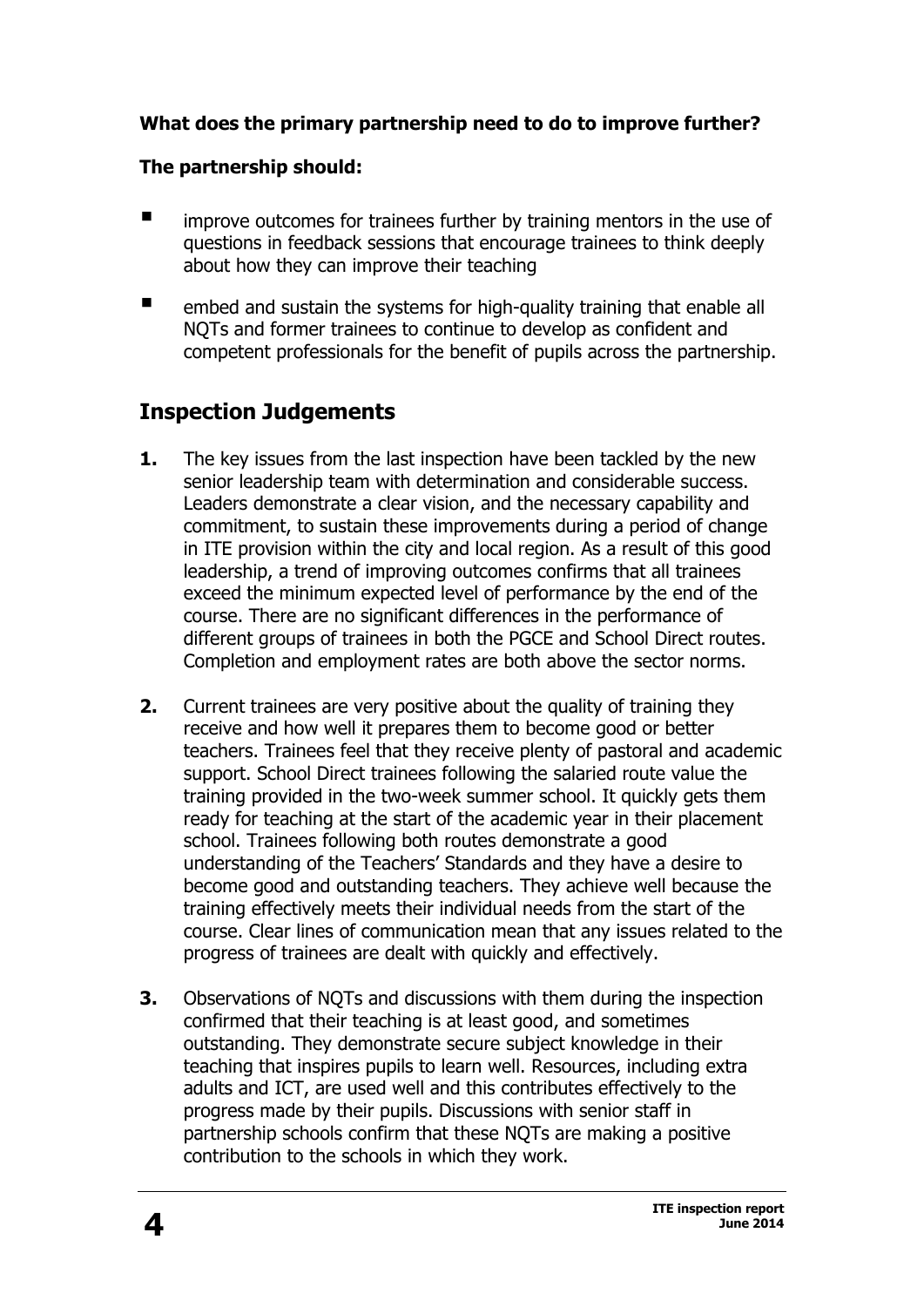- **4.** From the outset of the course trainees gain quickly a strong professional understanding of how schools work. They develop good professional relationships with the established staff they work with in schools. Resources are used well to support their teaching and engage pupils' imaginations. Trainees demonstrate good subject knowledge and use it well to inspire pupils. Lessons are well planned to ensure that all pupils, including disabled pupils and those who have special educational needs, make good progress. Trainees know how to support pupils who speak English as an additional language.
- **5.** Trainees' evidence files are well organised and support their good achievement against the Teachers' Standards. They include good use of background reading and research undertaken throughout the course. Trainees demonstrate an ability to think critically and reflect accurately on their own practice. These reflections are recorded regularly in their learning journals. The knowledge gained is used effectively to plan wellstructured lessons and improve their own teaching.
- **6.** Effective training ensures that the management of pupils' behaviour by all trainees and NQTs is good. All trainees quickly establish very positive relationships with pupils in lessons. They use a good range of strategies to promote good pupil behaviour. Furthermore, trainees and NQTs are able to apply these strategies in a wide range of culturally diverse schools because of the comprehensive training they receive in topics such as homophobic bullying, inclusion and citizenship.
- **7.** Trainees following both the PGCE and School Direct routes have the confidence and competence needed to teach systematic synthetic phonics (the sounds letters make that pupils need to know in order to read). This is because what trainees have learnt about the theory of teaching reading at the start of the course is fully consolidated by practical teaching on their first school experience. Trainees use assessment techniques to measure the impact of their teaching on pupils' reading skills. Close scrutiny of the data collated by the provider confirms that pupils' levels of achievement in reading within partnership schools have risen as a result of trainees' teaching.
- **8.** Effective training and the thorough auditing of the trainees' subject knowledge ensure that mathematics is taught well during school placements. As a result, trainees and NQTs enable pupils to make good progress in mathematics in all partnership schools. Training in the teaching of mathematics is further personalised to meet the needs of trainees based on the feedback learnt from teaching experiences. Furthermore, the PGCE and School Direct programme provide trainees with the opportunity to select a specialist Masters Level option module to develop further additional curriculum expertise and leadership skills and pedagogical knowledge. Two of these options are in in mathematics. For those trainees with GCSE grade B or above, they study a module,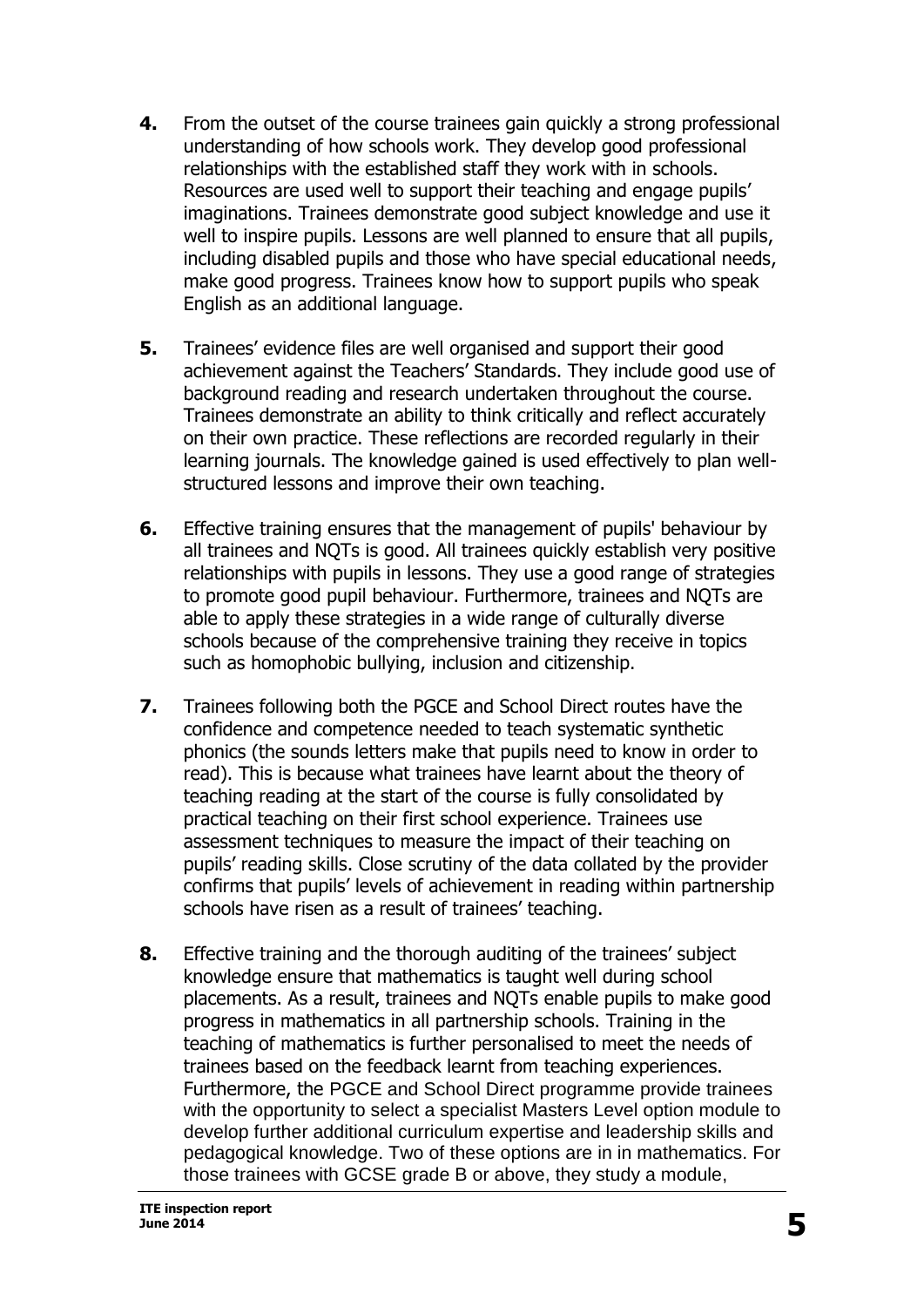'*Raising Achievement in Mathematics'.* For trainees who identify themselves as much less confident in their mathematical knowledge, they study 'Exploring mathematics'. All trainees follow two additional modules which allow them to specialise in aspects of mathematics. The most recent NQT survey indicates that there has been a good improvement in the quality of mathematics training.

- **9.** The coherence between the taught course and school-based experiences is good. Centre-based training has been modified well to provide trainees with relevant, first-hand experience that benefits pupils in partnership schools. Tutors provide good academic support for trainees. Subject knowledge audits are regularly reviewed to consolidate trainees' competence and confidence. The reading activities based in the first school experience are good examples of this. Trainees rapidly develop their subject knowledge in the teaching of literacy and in the assessment of pupils' achievements.
- **10.** The professional studies programme for both routes is a strong element of the training. Partnership schools provide good and contrasting placements to extend trainees' teaching competencies and levels of experience. The alternative educational setting placement is particularly effective and has an impact on the outcomes of following placements. Schools within the partnership contribute to a range of training such as in the teaching of reading and the promotion of good behaviour in class.
- **11.** The equal opportunities, inclusion and citizenship element of the course is a very strong feature. It prepares trainees exceptionally well for working in an inner-city environment. The quality of this programme is rated very highly by trainees. It includes expert input for prevention of homophobic bullying and cultural diversity. This effective promotion of equality of opportunity is reflected in the absence of any discrimination. Highly effective levels of pastoral care are provided to all trainees by both academic and visiting tutors to ensure that all trainees make at least good, and often better, progress. For example, male, black, minority ethnic trainees are provided with extra support by a male, black headteacher to help them succeed.
- **12.** Trainees are effectively prepared to teach the new National Curriculum because the requirements are embedded in core and foundation subject training sessions. Discussions with trainees confirmed that they can identify and discuss significant changes to the National Curriculum, such as the increased emphasis on spoken English, vocabulary, grammar and spelling in English and the raised expectations for children in the Early Years Foundation Stage in mathematics. As a result of discrete ICT sessions and the use of this technology to support all areas of the curriculum, trainees are particularly well prepared for the new computing curriculum. Following centre-based sessions, one trainee on final placement had the confidence to explain the requirements of the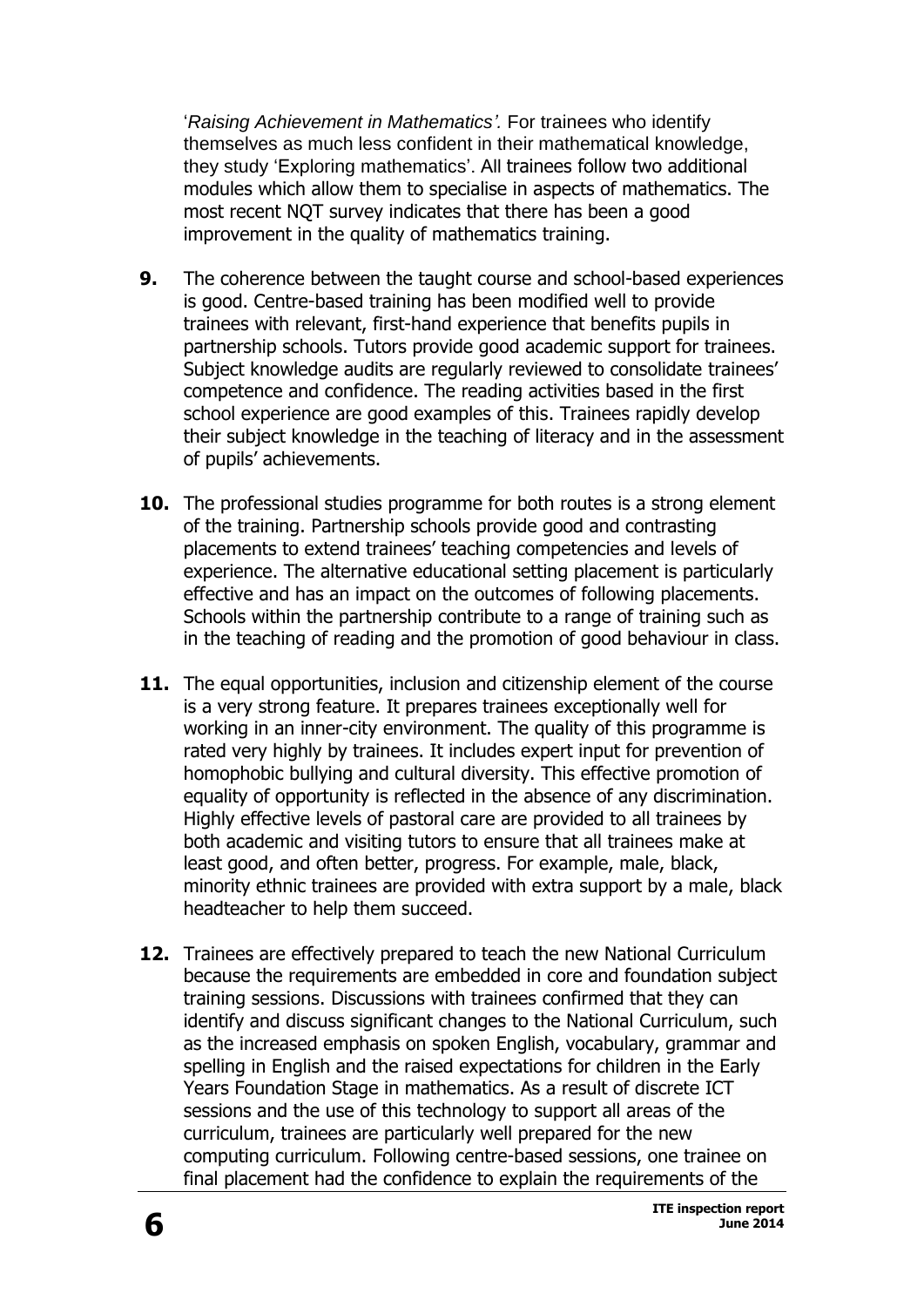new computing curriculum to colleagues in a staff meeting. Furthermore, trainees know how to develop pupils' religious literacy and have insight into present curricular arrangements based on the history of religious education in schools.

- **13.** Inconsistencies in mentoring have been remedied successfully. Schoolbased mentors observe trainees regularly and meet with them weekly to review their progress against targets set. Observations of teaching are evaluative and make good reference to the impact of the trainees' teaching on the progress of different groups of pupils in their class. Halftermly joint observations with university tutors ensure greater levels of consistency in the quality and rigour of mentors' observations. Extra training and support are provided to mentors in schools by these university tutors as and when required. During feedback sessions the most experienced mentors use probing questions well. Questions encourage trainees to be more reflective in their practice and assess their own progress and that of their pupils. This is not, however, the case in all feedback sessions observed during the inspection and is an area for further development.
- **14.** The weaknesses identified at the time of the last inspection linked to the assessment of trainees' performance have been turned into strengths. Target setting is clearly linked to the Teachers' Standards and consistently good across the partnership. These targets are closely monitored by tutors and mentors, and used well to accelerate trainees' progress. Prompt action is taken to help trainees with targets arising from observations that require further intervention to ensure they exceed the minimum level required. This is a significant improvement on the findings of the previous inspection.
- **15.** Improvement planning is comprehensive and fully addresses the key areas requiring improvement from the last inspection. Consequently, the quality of training across the partnership is now good and improving rapidly. Actions are reviewed regularly to ensure that they are completed on time and with good impact. Subject leaders for English and mathematics provide good leadership, are clear about what they need to do and are planning for the future development of the provision.
- **16.** Innovative approaches are followed by the new senior leadership team to improve teacher education for the benefit of pupils across the partnership. To fulfil London's specific cultural and linguistic needs in building up a local teaching force with expert skills, the partnership has designed work based under-graduate courses for teaching assistants for September 2014. Programmes and courses for NQTs were started in September 2013, but the impact of these is yet to be fully embedded.
- **17.** Self-evaluation is thorough and based on the rigorous analysis of data. Key stakeholders, such as headteachers and local authority officers, are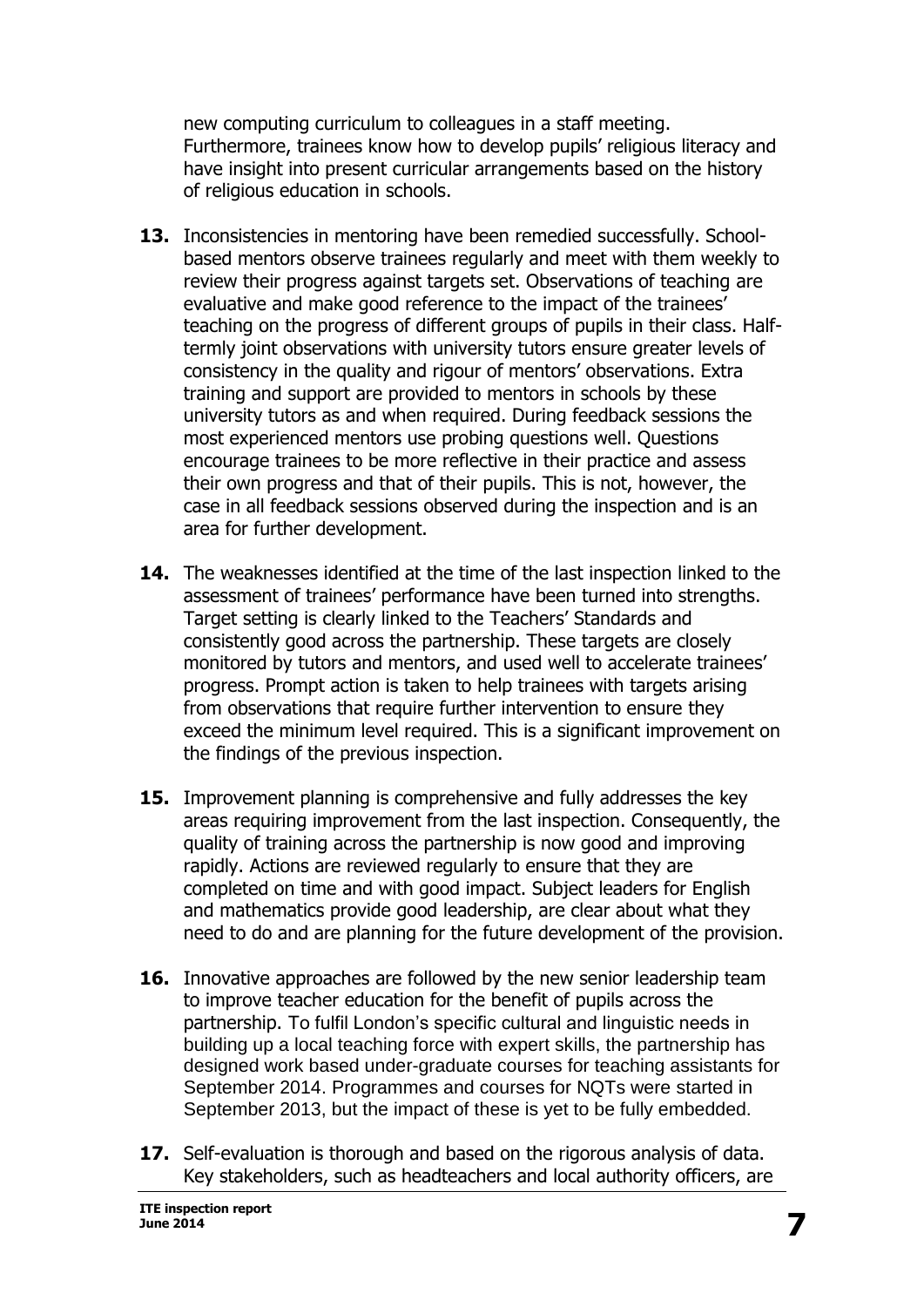actively involved in both monitoring improvement and in the strategic development of teacher education across the partnership. The tracking of trainees' progress has significantly improved since the last inspection. It is systematic and used extensively to monitor both the progress of trainees and the effectiveness of training.

- **18.** Quality assurance procedures are robust and used well to ensure greater levels of consistency in school-based training and mentoring across the partnership. The impact of this is clearly evident in both the overall quality of feedback to trainees and their achievement. A high level of expectation has been set for the university-based tutors and each placement is monitored by senior leaders to ensure compliance with these expectations.
- **19.** The provider has been unable to recruit trainees for the PGCE route for the academic year 2014/15 because overall effectiveness was judged to require improvement at the last inspection. Despite this, the existing recruitment and selection procedures have been reviewed and modified to support partnership schools in the selection of future trainees following the salaried School Direct route. Selection processes are rigorous and ensure that candidates' needs are identified prior to starting their course. Candidates' qualifications are fully vetted and all safeguarding and compliance checks are met.

## **Annex: Partnership schools**

The following schools were visited to observe trainees' and NQTs' teaching:

Chatsworth Primary Elm Wood Primary, St James CE Primary Canary Wharf College Free School Ilderton Primary Vauxhall Primary Walnut Tree Walk Primary Bellenden Primary Grange Primary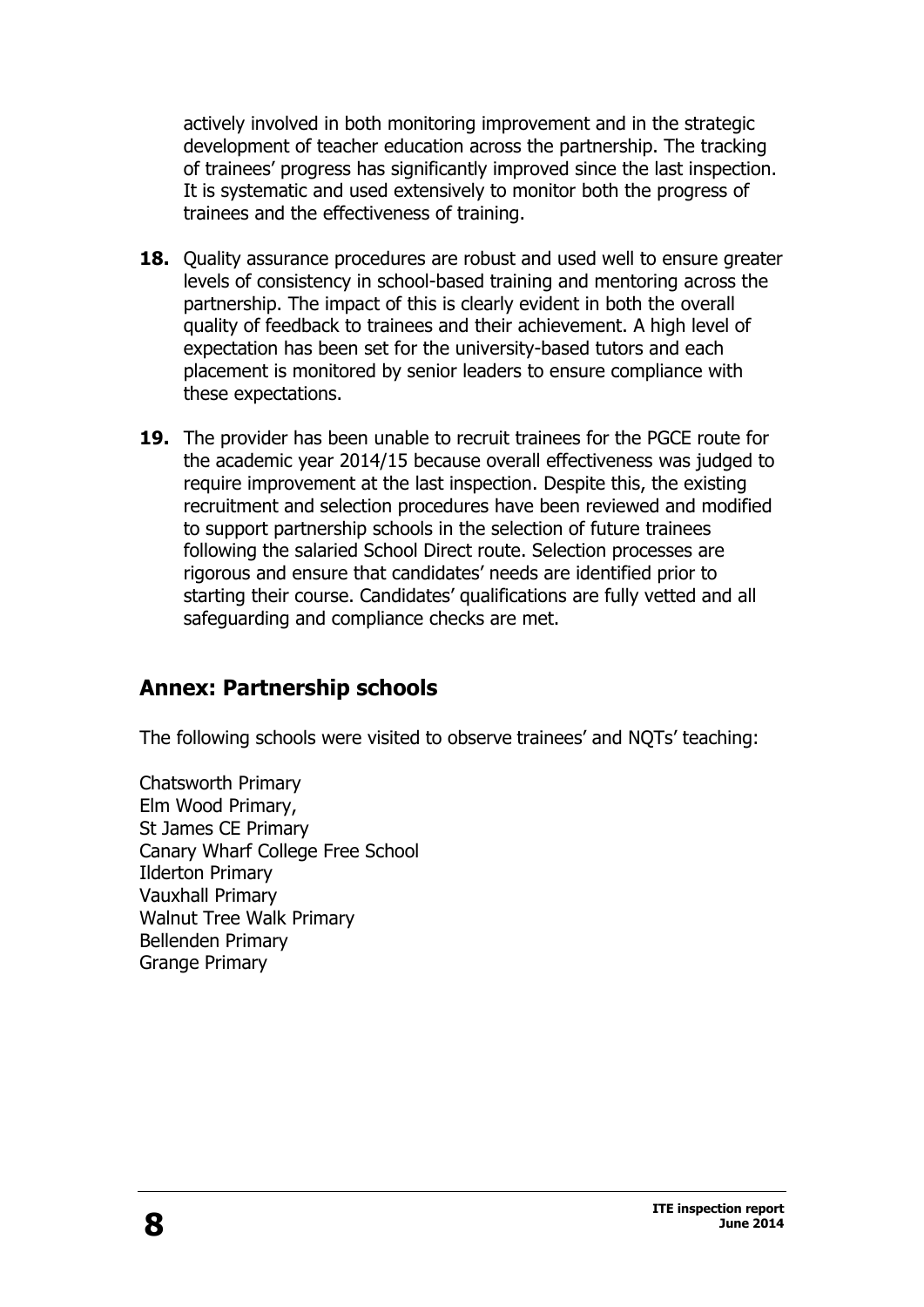## **ITE partnership details**

**Unique reference number Inspection number Inspection dates Lead inspector Type of ITE partnership Phases provided Date of previous inspection Previous inspection report**

**Provider address**

70064 450551 16–19 June 2014 Philip Mann HMI Higher Education Institute Primary 29 April–2 May 2013 [reports.ofsted.gov.uk](http://reports.ofsted.gov.uk)

K2 Building Keyworth St London SE1 6NG